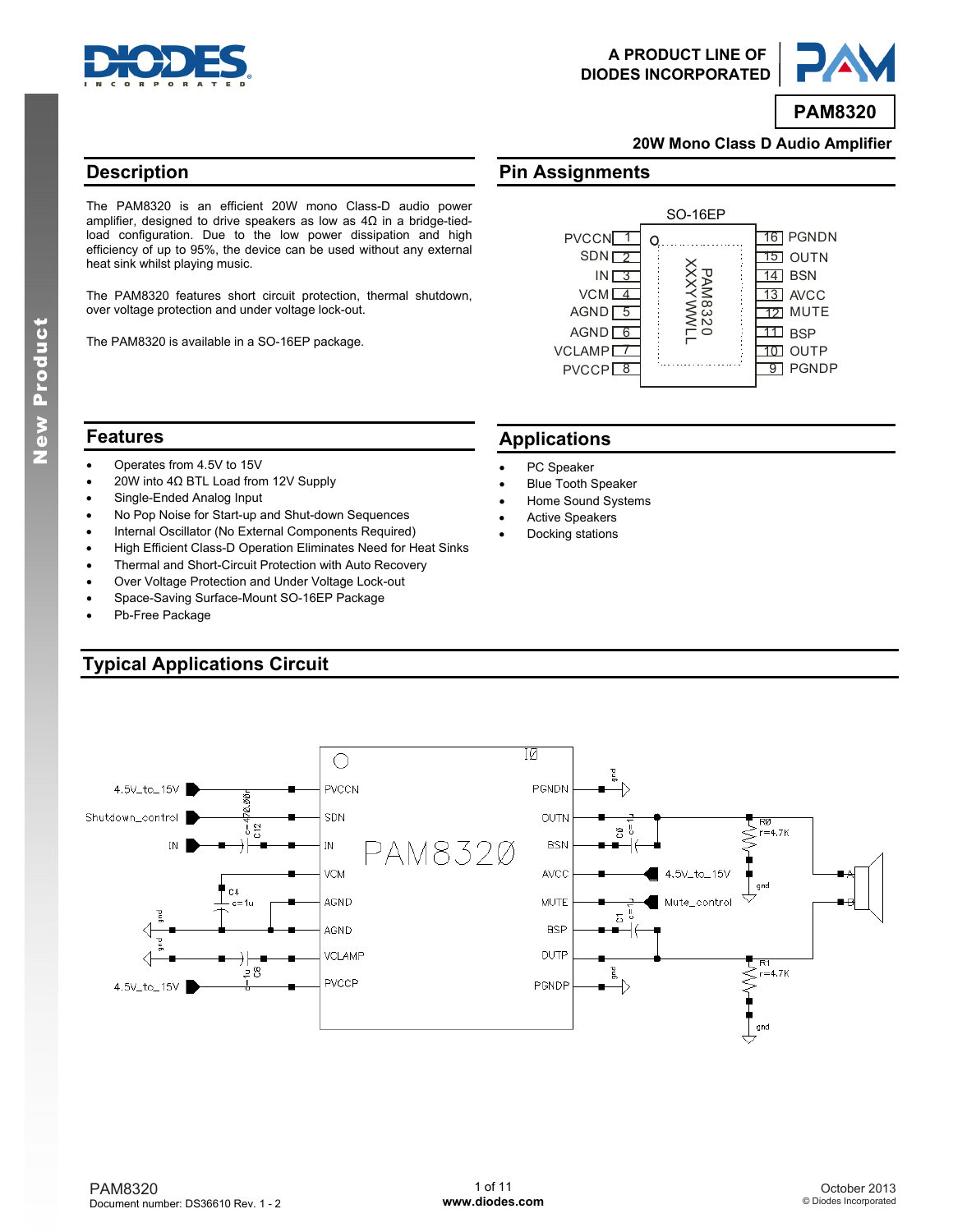



### **Pin Descriptions**

| <b>Pin</b> | Name          | I/O/P   | <b>Description</b>                                                                                                                                  |
|------------|---------------|---------|-----------------------------------------------------------------------------------------------------------------------------------------------------|
| 1          | <b>PVCCN</b>  | P       | Power supply for negative H-bridge, not connected to PVCCP or AVCC                                                                                  |
| 2          | <b>SDN</b>    |         | Shutdown signal for IC (low=shutdown, high=operational). TTL logic levels with compliance to<br><b>AVCC</b>                                         |
| 3          | IN            |         | Audio input                                                                                                                                         |
| 4          | <b>VCM</b>    | $\circ$ | Reference for analog cells                                                                                                                          |
| 5,6        | <b>AGND</b>   | P       | Analog ground for digital/analog cells in core                                                                                                      |
| 7          | <b>VCLAMP</b> | P       | Internally generated voltage supply for bootstrap. Not to be used as a supply or connected to<br>any component other than the decoupling capacitor. |
| 8          | <b>PVCCP</b>  | P       | Power supply for positive H-bridge, not connected to PVCCN or AVCC                                                                                  |
| 9          | <b>PGNDP</b>  | P       | Power ground for positive H-bridge                                                                                                                  |
| 10         | <b>OUTP</b>   | O       | Positive BTL output                                                                                                                                 |
| 11         | <b>BSP</b>    | 1/O     | Bootstrap terminal for high-side drive of positive BTL output                                                                                       |
| 12         | <b>MUTE</b>   |         | A logic high on this pin disables the outputs. A low on this pin enables the outputs. TTL logic<br>levels with compliance to AVCC                   |
| 13         | <b>AVCC</b>   | P       | High-voltage analog power supply                                                                                                                    |
| 14         | <b>BSN</b>    | 1/O     | Bootstrap terminal for high-side drive of negative BTL output                                                                                       |
| 15         | <b>OUTN</b>   | O       | Negative BTL output                                                                                                                                 |
| 16         | <b>PGNDN</b>  | P       | Power ground for negative H-bridge                                                                                                                  |

## **Functional Block Diagram**

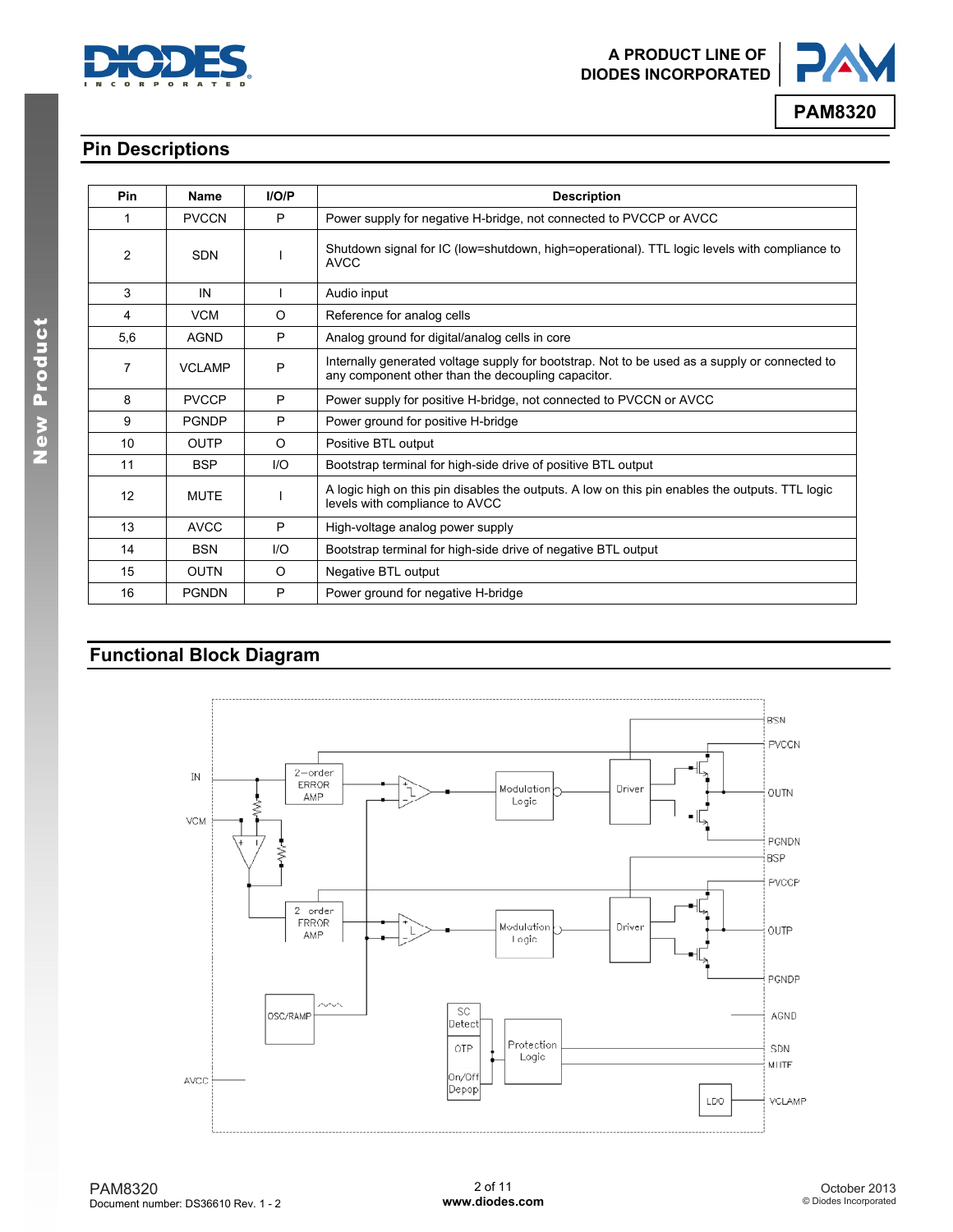



### **Absolute Maximum Ratings** (@T<sub>A</sub> = +25°C, unless otherwise specified.)

| <b>Parameter</b>                       | Rating                  | Unit |
|----------------------------------------|-------------------------|------|
| Supply Voltage (V <sub>CC</sub> )      | 18                      |      |
| Logic Input Voltage (SDN, MUTE)        | $-0.3$ to $V_{CC}$ +0.3 |      |
| Analog Input Voltage (I <sub>N</sub> ) | $-0.3$ to 5.5           |      |
| Storage Temperature                    | $-65$ to $+150$         | °C   |
| Maximum Junction Temperature           | $+150$                  | °C   |
| Junction to ambient thermal resistance | 40                      | °C/W |

### **Recommended Operating Conditions** (@TA = +25°C, unless otherwise specified.)

| Symbol       | <b>Parameter</b>                    | Min | Max    | Unit        |
|--------------|-------------------------------------|-----|--------|-------------|
| $V_{\rm CC}$ | Supply Voltage                      | 4.5 | 15     |             |
| i A          | Operating Ambient Temperature Range | -40 | +85    | °С          |
|              | Junction Temperature Range          | -40 | $+125$ | $\sim$<br>U |

### **Electrical Characteristics** (@T<sub>A</sub> = +25°C, V<sub>CC</sub> = 12V, Gain = 20dB, R<sub>L</sub> = L(33µH) + R + L(33µH), unless otherwise noted.)

| Symbol           | <b>PARAMETER</b>                                       | <b>Test Conditions</b>                       | <b>MIN</b>               | <b>TYP</b> | <b>MAX</b>               | <b>Units</b>      |
|------------------|--------------------------------------------------------|----------------------------------------------|--------------------------|------------|--------------------------|-------------------|
| VOS              | Class-D output offset voltage(measured<br>differently) | $V_i = 0V$ , $A_v = 20dB$                    |                          | 20         | 100                      | mV                |
| ICC(q)           | Quiescent supply current                               | SDN=3.0V, MUTE=0V, No Load                   |                          | 15         | 30                       | mA                |
| ICC(MUTE)        | Quiescent supply current in mute mode                  | MUTE=2.0V, No load                           |                          | 8          | 20                       | mA                |
| $I_{CC(SDN)}$    | Quiescent current in shutdown mode                     | SDN=0.5V, No load                            |                          | 20         | 40                       | uA                |
| $R_{ds(on)}$     | Drain-source on-state resistance                       | $IO=0.5A$                                    | $\overline{\phantom{0}}$ | 150        | $\overline{\phantom{0}}$ | $m\Omega$         |
| P <sub>SRR</sub> | Power Supply Rejection Ratio                           | Vripple=200mVpp, f=1kHz,gain=20dB            | $\overline{\phantom{0}}$ | $-60$      |                          | dB                |
|                  | Output Power at 1% THD+N                               | $f=1kHz$                                     |                          | 15         |                          | W                 |
| $P_0$            | Output Power at 10% THD+N                              | $f=1kHz$                                     |                          | 20         |                          |                   |
| THD+N            | Total harmonic distortion + noise                      | $f=1kHz$ , $P_0=7W$                          |                          | 0.05       |                          | $\%$              |
| $V_n$            | Output integrated noise floor                          | 20Hz to 22kHz, A-weighted,<br>Gain=20dB      |                          | 300        |                          | uV                |
| <b>SNR</b>       | Signal-to-noise ratio                                  | Max output at THD+N<1%, f=1kHz,<br>Gain=20dB |                          | 95         |                          | dB                |
| OTP              | Thermal trip point                                     |                                              |                          | $+160$     |                          | $^\circ \text{C}$ |
| OTH              | Thermal hysteresis                                     |                                              |                          | $+40$      |                          | $^{\circ}$ C      |
| $f_{\rm osc}$    | Oscillator frequency                                   |                                              |                          | 300        |                          | kHz               |
| VIH_SDN          | SDN Input High                                         |                                              | 3                        |            |                          |                   |
| VIL_SDN          | SDN Input Low                                          |                                              |                          |            | 0.5                      |                   |
| VIH_MUTE         | <b>MUTE Input High</b>                                 |                                              | $\overline{c}$           |            |                          |                   |
| VIL_MUTE         | <b>MUTE Input Low</b>                                  |                                              |                          |            | 0.5                      |                   |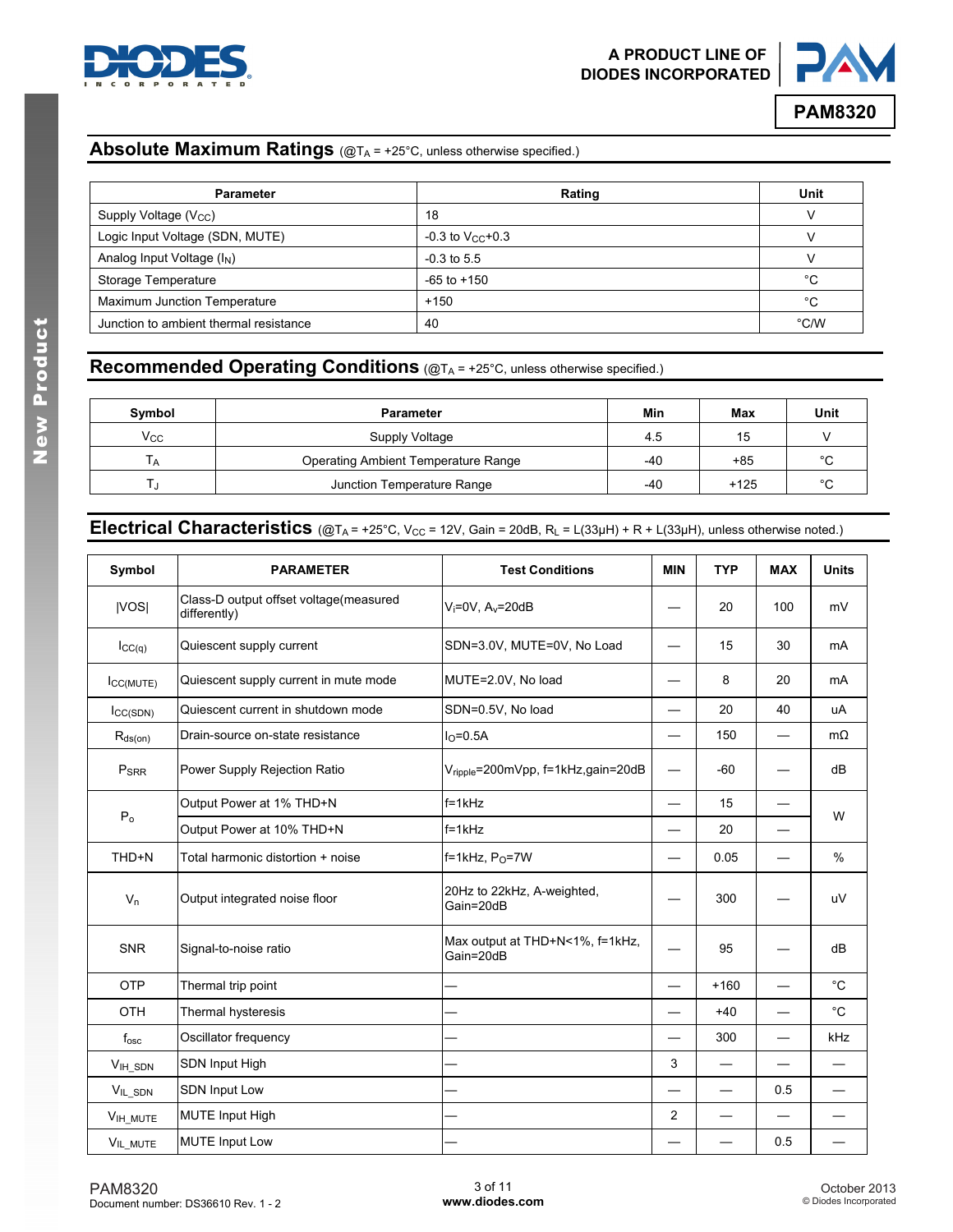



### Performance Characteristics (@T<sub>A</sub> = +25°C, V<sub>DD</sub> = 12V, Gain = 20dB, R<sub>L</sub> = L(33µH) + R + L(33µH), unless otherwise noted.)





THD+N Vs. Frequency **PSRR Vs. Frequency** 





#### Frequency Response **Noise Floor**



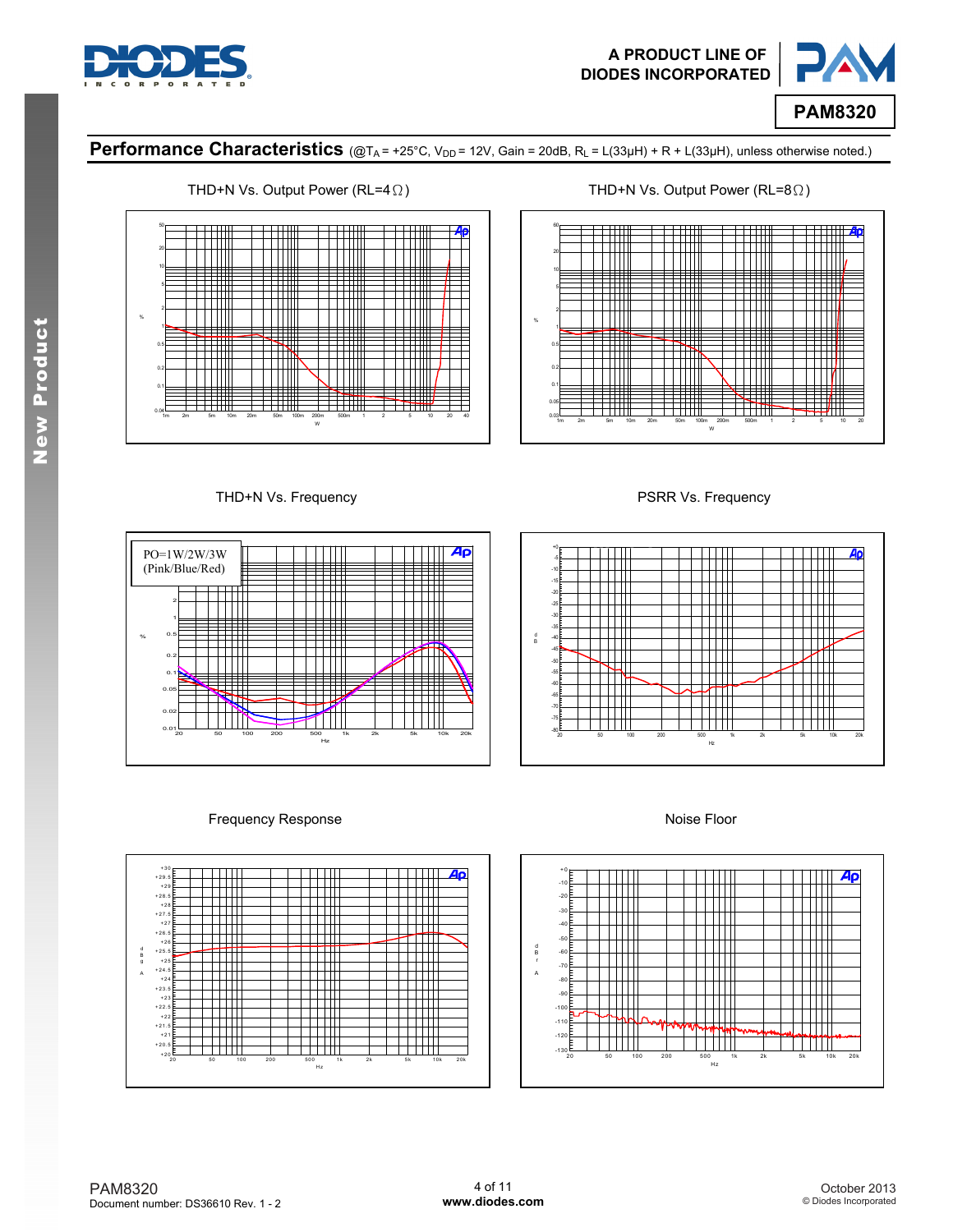



### Performance Characteristics (@TA=25°C, V<sub>DD</sub>=12V, Gain=20dB, RL=L(33µH)+R+L(33µH), unless otherwise noted.)



### Efficiency Vs. Output Power (RL=8Ω) Efficiency Vs. Output Power (RL=4Ω)



#### Quiescent Current Vs. Supply Voltage **OSC Frequency Vs. Supply Voltage** OSC Frequency Vs. Supply Voltage



Case Temperature Vs. Output Power (RL=4Ω) Turn-on Response





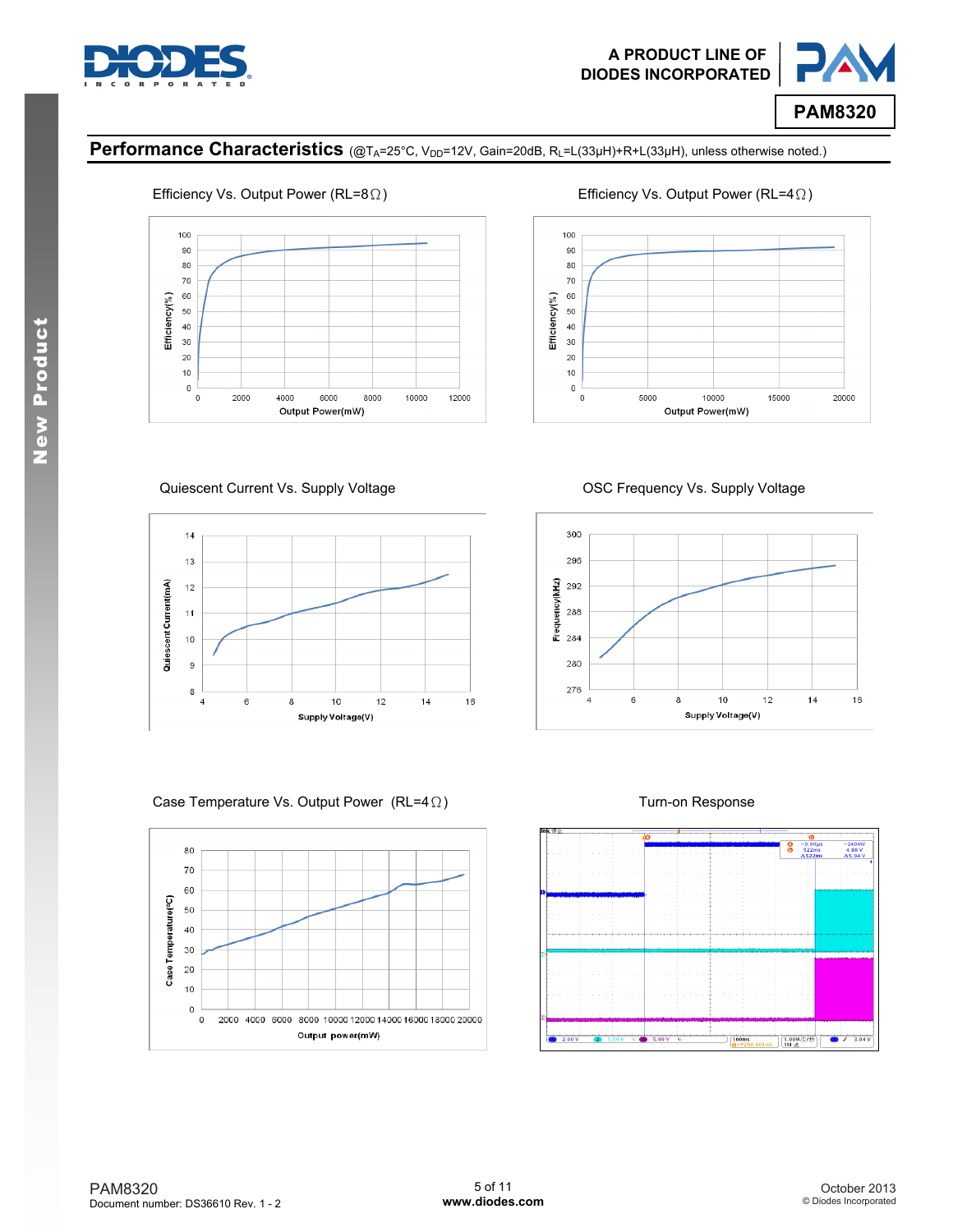

### **Application Information**

#### **Input Capacitors (Ci)**

In the typical application, an input capacitor Ci, is required to allow the amplifier to bias the input signal to the proper DC level for optimum operation. In this case, Ci and the minimum input impedance Ri form is a high-pass filter with the corner frequency determined in the follow equation:

$$
f_{C} = \frac{1}{(2\pi \text{RiCi})}
$$

It is important to consider the value of Ci as it directly affects the low frequency performance of the circuit. For example, when Ri is 40kΩ and the specification calls for a flat bass response are down to 20Hz. The equation is reconfigured as followed to determine the value of Ci:

$$
Ci = \frac{1}{(2\pi R_i f_c)}
$$

When input resistance variation is considered Ci is 200nF, so one would likely choose a value of 220nF. A further consideration for this capacitor is the leakage path from the input source through the input network (Ci, Ri and Rf) to the load. This leakage current creates a DC offset voltage at the input to the amplifier that reduces useful headroom, especially in high gain applications. For this reason, a low-leakage tantalum or ceramic capacitor is the best choice. When polarized capacitors are used, the positive side of the capacitor should face the amplifier input in most applications as the DC level is held at VDD/2, which is likely higher than the source DC level. Please note that it is important to confirm the capacitor polarity in the application.

#### **Input Resistance**

The value of the input resistance (Ri) of the amplifier is 40kΩ ±20%. If a single capacitor is added to the input of the high-pass filter the –3dB cutoff frequency can be calculated using equation:



#### **Gain Formula with External Input Resistor**

The default gain of PAM8320 is 26dB. The gain can be reduced by adding one external resistor between input decoupling capacitor and IN PIN. The gain formula is as below:

$$
A_v = \frac{20}{1 + 14 \times \frac{R_x}{400k}}
$$

#### Note: Rx is external input resistor

#### **Power and Heat Dissipation**

Speakers must be chosen to withstand the large output power from the PAM8320, otherwise speaker damage may occur.

Heat dissipation is very important when the device works in full power operation. Two factors affect the heat dissipation, the efficiency of the device that determines the dissipation power and the thermal resistance of the package that determines the heat dissipation capability.

The PAM8320 class-D amplifier is highly efficiency and should not need heat sink. Operating at higher powers a heat sink still may not be necessary if the PCB is carefully designed to achieve good thermal dissipation.

**A PRODUCT LINE OF DIODES INCORPORATED** 

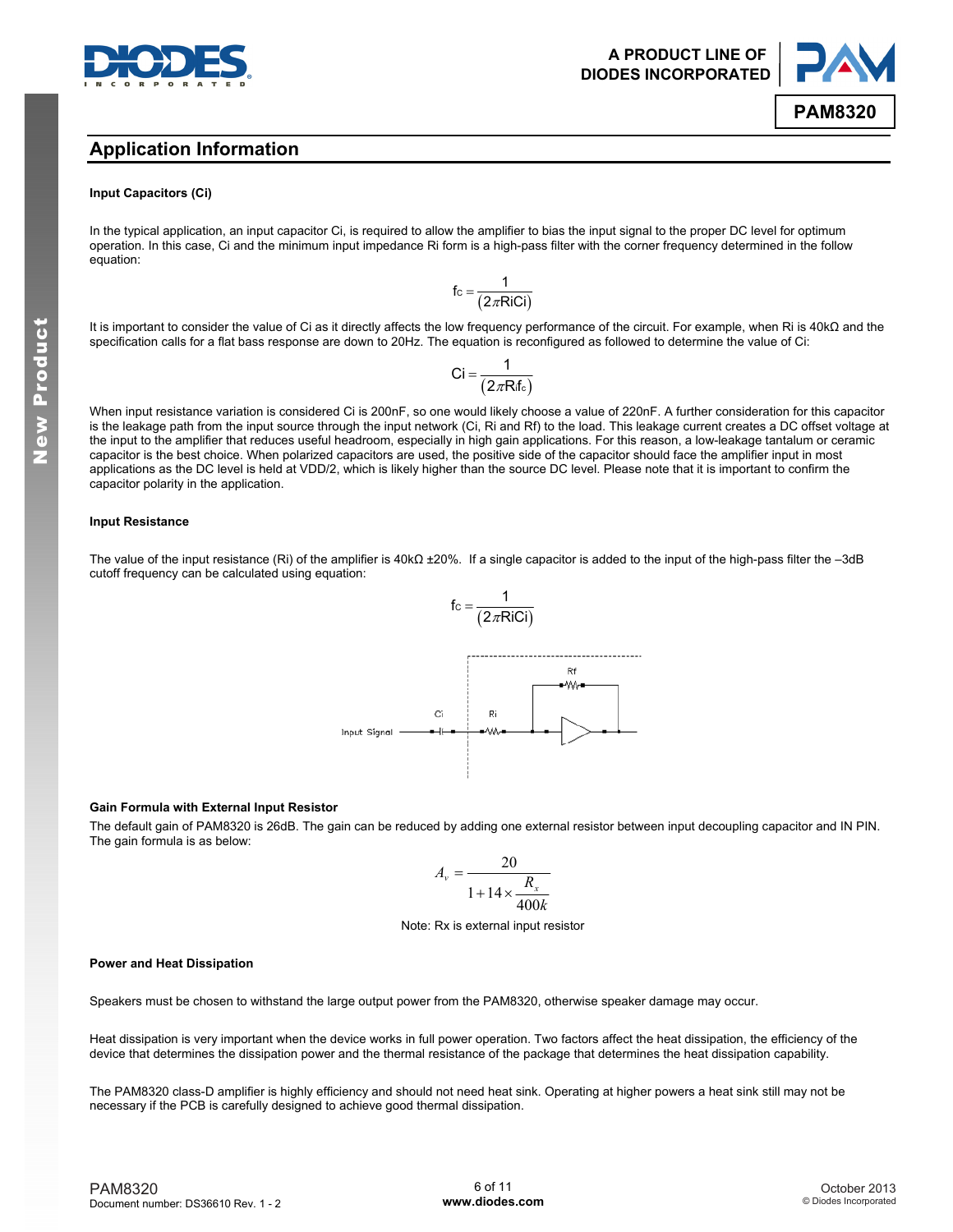



#### **Dual-Side PCB**

To achieve good heat dissipation the PCB's copper plate should be thicker than 35um and the copper plate on both sides of the PCB should be utilized for heat sink.

The thermal pad on the bottom of the device should be soldered to the plate of the PCB and via holes (usually 9 to 16) should be drilled in the PCB area under the device. Deposited copper on the vias should be thick enough so that the heat can be dissipated to the other side of the plate. There should be no insulation mask on the other side of the copper plate. More vias can and should be added to the PCB around the device for further thermal optimization.

#### **How to Reduce EMI**

Most applications require a ferrite bead filter for EMI elimination shown at Figure 1. The ferrite filter reduces EMI around 1MHz and higher. When selecting a ferrite bead it should be chosen with high impedance at high frequencies but low impedance at low frequencies.



Figure 1: Ferrite Bead Filter to Reduce EMI

#### **Shutdown Operation**

The PAM8320 employs a shutdown operation mode to reduce supply current to the absolute minimum level during periods of non-use to save power. The SDN input terminal should be pull high during normal operation. Pulling SDN low causes the outputs to be muted and the amplifier enters a low-current state. SDN should never be left unconnected.

#### **Anti-POP and Anti-Click Circuitry**

The PAM8320 contains circuitry to minimize turn-on and turn-off transients or "click and pops", where turn-on refers to either power supply turn-on or device recover from shutdown mode. When the device is turned on, the amplifiers are internally muted. An internal current source ramps up the internal reference voltage. The device will remain in mute mode until the reference voltage reach half supply voltage. As soon as the reference voltage is stable, the device will begin full operation. For the best power-off pop performance, the amplifier should be set in shutdown mode prior to removing the power supply voltage.

#### **Internal Bias Generator Capacitor Selection**

The internal bias generator (VCM) provides the internal bias for the preamplifier stage. The external input capacitors and this internal reference allow the inputs to be biased within the optimal common-mode range of the input preamplifiers.

The selection of the capacitor value on the VCM terminal is critical for achieving the best device performance. During startup or recovery from shutdown state the VCM capacitor determines the rate at which the amplifier starts up. The startup time is not critical for the best de-pop performance since any heard pop sound is the result of the class-D output switching-on other than that of the startup time. However, at least a 0.47µF capacitor is recommended for the VCM capacitor.

Another function of the VCM capacitor is to bypass high frequency noise on the internal bias generator.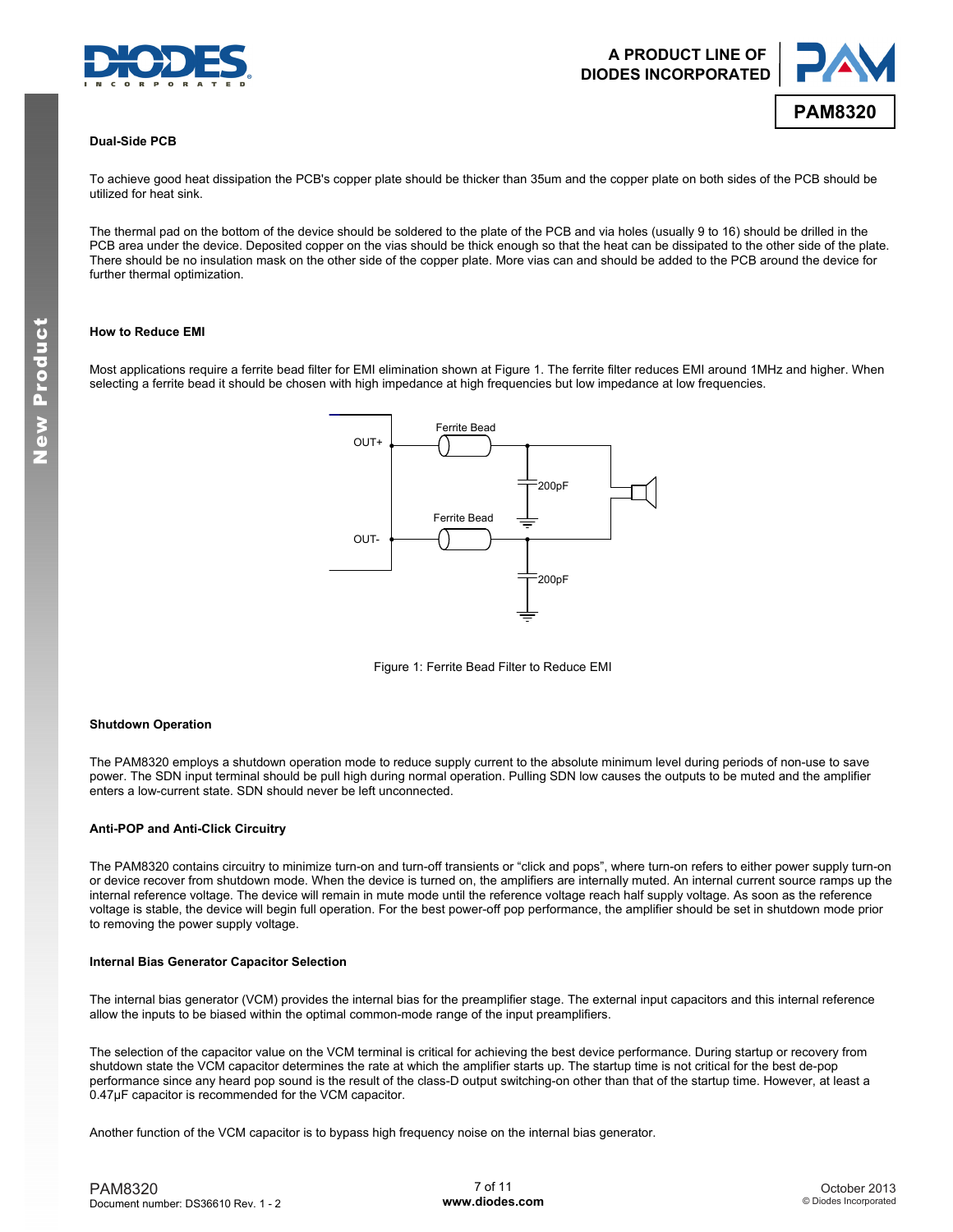



#### **Power Supply Decoupling, CS**

The PAM8320 is a high-performance CMOS audio amplifier that requires adequate power supply decoupling to ensure the output total harmonic distortion (THD) as low as possible. Power supply decoupling also prevents the oscillations causing by long lead length between the amplifier and the speaker.

Optimum decoupling is achieved by using two different types of capacitors that target different types of noise on the power supply leads. Higher frequency transients, spikes or digital hash should be filtered with a good low equivalent-series-resistance (ESR) ceramic capacitor with a value of typically 0.1μF. This capacitor should be placed as close as possible to the PVCC pin of the device. Lower frequency noise signals should be filtered with a large ceramic capacitor of 470μF or greater. It's recommended to place this capacitor near the audio power amplifier. The 10μF capacitor also serves as a local storage capacitor for supplying current during large signal transients on the amplifier outputs.

#### **BSN and BSP Capacitors**

The half H-bridge output stages use NMOS transistors therefore requiring bootstrap capacitors for the high side of each output to turn on correctly. A ceramic capacitor 220nF or more rated for over 25V must be connected from each output to its corresponding bootstrap input. Specifically, one 220nF capacitor must be connected from OUTN to BSN and another 220nF capacitor from OUTP to BSP. It is recommended to use 1μF BST capacitor to replace 220nF for lower than 100Hz applications.

#### **VCLAMP Capacitors**

To ensure that the maximum gate-to-source voltage for the NMOS output transistors is not exceeded, an internal regulator is used to clamp the gate voltage. A 1µF capacitor must be connected from VCLAMP to ground and must be rated for at least 25V. The voltages at the VCLAMP terminals vary with VCC and may not be used to power any other circuitry.

#### **Using low-ESR Capacitors**

Low-ESR capacitors are recommended throughout this application section. A real (with respect to ideal) capacitor can be modeled simply as a resistor in series with an ideal capacitor. The voltage drop across this resistor minimizes the beneficial effects of the capacitor in the circuit. The lower the equivalent value of this resistance the more the real capacitor behaves as an ideal capacitor.

#### **Short-circuit Protection**

The PAM8320 has short circuit protection circuitry on the outputs to prevent damage to the device when output-to-output shorts (BTL mode), output-to-GND shorts, or output-to-VCC shorts occur. Once a short-circuit is detected on the outputs, the output drive is immediately disabled. This is not a latched fault, if the short is removed the normal operation is restored.

#### **Thermal Protection**

Thermal protection prevents the device from damage. When the internal die temperature exceeds a typical of 160°C the device will enter a shutdown state and the outputs are disabled. This is not a latched fault, once the thermal fault is cleared and the temperature of the die decreased by 40°C the device will restart with no external system interaction.

### **Over Voltage Protection and Under Voltage Lock-out (OVP and UVLO)**

An over voltage protection (OVP) circuit is integrated in PAM8320, when the supply voltage is over 18V the OVP is active and then the output stage is disabled. The PAM8320 will auto recovery when the supply voltage is lower than the OVP threshold.

The PAM8320 incorporates circuitry designed to detect low supply voltage. When the supply voltage drops to 4.4V or below, the PAM8320 goes into a state of shutdown. When the supply voltage is higher than 4.5V normal operation is resumed.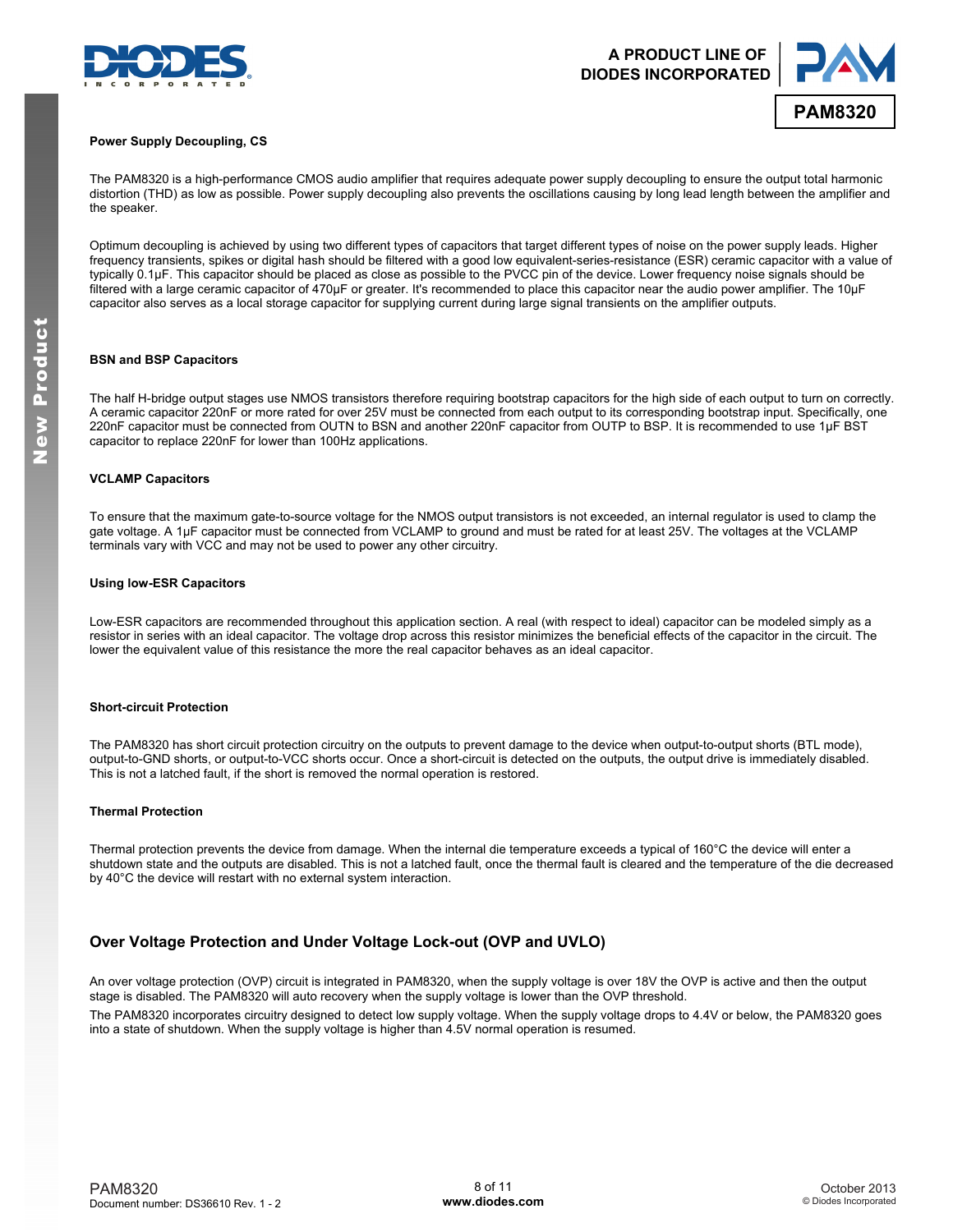



### **Ordering Information**



| <b>Part Number</b> | Package        | <b>Standard Package</b> |
|--------------------|----------------|-------------------------|
| PAM8320RDR         | <b>SO-16EP</b> | 2,500Units/Tape&Real    |

### **Marking Information**

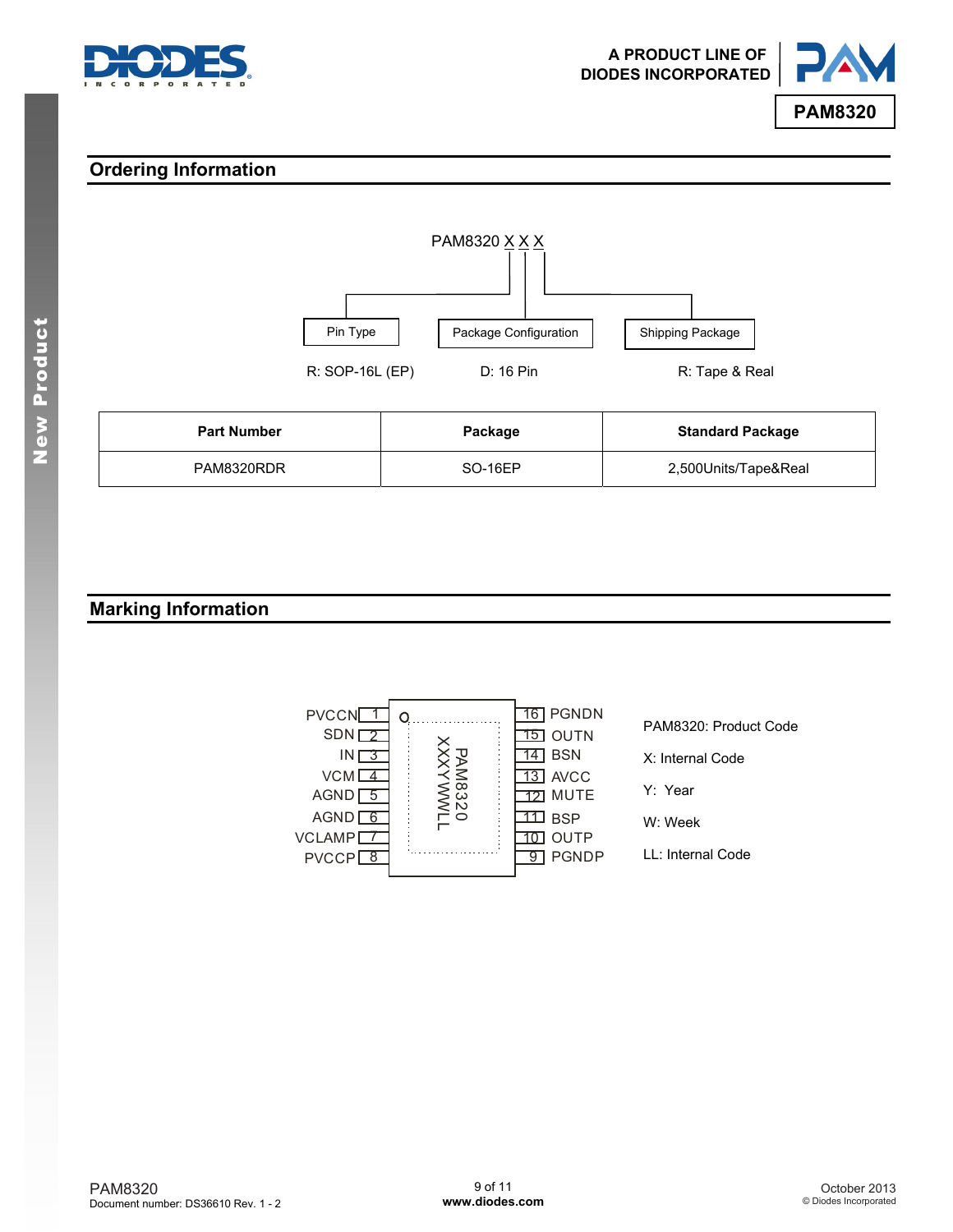



### Package Outline Dimensions (All dimensions in mm.)

### Package: SO-16EP







| SYMBOL           | <b>MILLIMETER</b> |            |                |  |
|------------------|-------------------|------------|----------------|--|
|                  | MIN               | <b>NOM</b> | MAX            |  |
| A                |                   |            | 1.75           |  |
| AI               | 0.05              |            | 0.225          |  |
| A2               | 1.30              | 1.40       | 1.50           |  |
| A <sub>3</sub>   | 0.60              | 0.65       | 0.70           |  |
| $\mathbf b$      | 0.39              |            | 0.48           |  |
| bi               | 0.38              | 0.41       | 0.43           |  |
| $\mathbf{c}$     | 0.21              |            | 0.26           |  |
| c1               | 0.19              | 0.20       | 0.21           |  |
| D                | 9.70              | 9.90       | 10.10          |  |
| Ē                | 5.80              | 6.00       | 6.20           |  |
| E1               | 3.70              | 3.90       | 4.10           |  |
| e                |                   | 1.27BSC    |                |  |
| h                | 0.25              |            | 0.50           |  |
| L                | 0.50              |            | 0.80           |  |
| LI               | 1.05BSC           |            |                |  |
| $\Omega$         | $\overline{0}$    |            | $\mathbf{g}^*$ |  |
| D1               | 3.86REF           |            |                |  |
| F <sub>2</sub>   |                   | 1.67REF    |                |  |
| L F获休尺寸<br>(n 1) | 95*180            |            |                |  |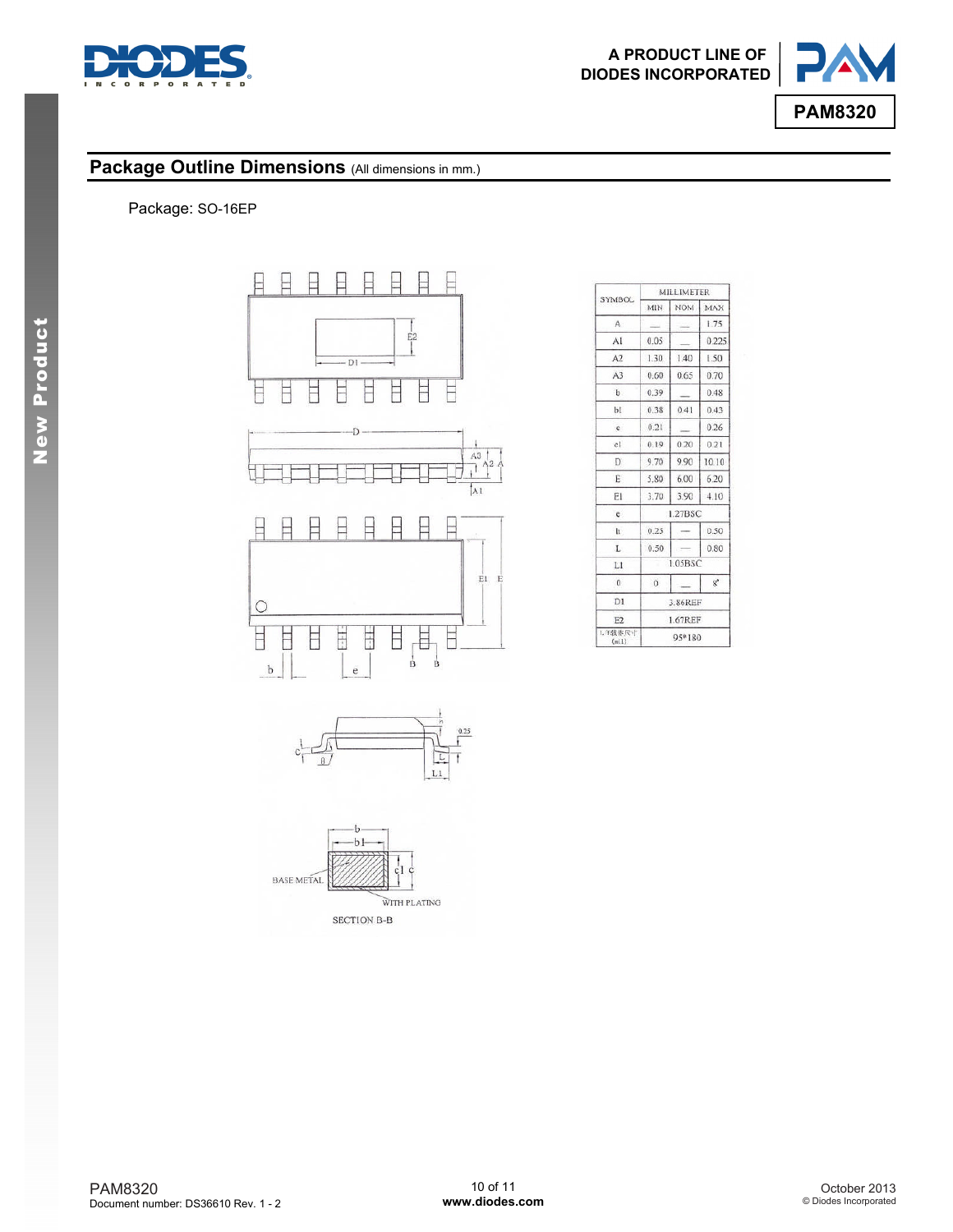



#### **IMPORTANT NOTICE**

DIODES INCORPORATED MAKES NO WARRANTY OF ANY KIND, EXPRESS OR IMPLIED, WITH REGARDS TO THIS DOCUMENT, INCLUDING, BUT NOT LIMITED TO, THE IMPLIED WARRANTIES OF MERCHANTABILITY AND FITNESS FOR A PARTICULAR PURPOSE (AND THEIR EQUIVALENTS UNDER THE LAWS OF ANY JURISDICTION).

Diodes Incorporated and its subsidiaries reserve the right to make modifications, enhancements, improvements, corrections or other changes without further notice to this document and any product described herein. Diodes Incorporated does not assume any liability arising out of the application or use of this document or any product described herein; neither does Diodes Incorporated convey any license under its patent or trademark rights, nor the rights of others. Any Customer or user of this document or products described herein in such applications shall assume all risks of such use and will agree to hold Diodes Incorporated and all the companies whose products are represented on Diodes Incorporated website, harmless against all damages.

Diodes Incorporated does not warrant or accept any liability whatsoever in respect of any products purchased through unauthorized sales channel. Should Customers purchase or use Diodes Incorporated products for any unintended or unauthorized application, Customers shall indemnify and hold Diodes Incorporated and its representatives harmless against all claims, damages, expenses, and attorney fees arising out of, directly or indirectly, any claim of personal injury or death associated with such unintended or unauthorized application.

Products described herein may be covered by one or more United States, international or foreign patents pending. Product names and markings noted herein may also be covered by one or more United States, international or foreign trademarks.

This document is written in English but may be translated into multiple languages for reference. Only the English version of this document is the final and determinative format released by Diodes Incorporated.

#### **LIFE SUPPORT**

Diodes Incorporated products are specifically not authorized for use as critical components in life support devices or systems without the express written approval of the Chief Executive Officer of Diodes Incorporated. As used herein:

- A. Life support devices or systems are devices or systems which:
	- 1. are intended to implant into the body, or
	- 2. support or sustain life and whose failure to perform when properly used in accordance with instructions for use provided in the labeling can be reasonably expected to result in significant injury to the user.
- B. A critical component is any component in a life support device or system whose failure to perform can be reasonably expected to cause the failure of the life support device or to affect its safety or effectiveness.

Customers represent that they have all necessary expertise in the safety and regulatory ramifications of their life support devices or systems, and acknowledge and agree that they are solely responsible for all legal, regulatory and safety-related requirements concerning their products and any use of Diodes Incorporated products in such safety-critical, life support devices or systems, notwithstanding any devices- or systems-related information or support that may be provided by Diodes Incorporated. Further, Customers must fully indemnify Diodes Incorporated and its representatives against any damages arising out of the use of Diodes Incorporated products in such safety-critical, life support devices or systems.

Copyright © 2013, Diodes Incorporated

#### **[www.diodes.com](http://www.diodes.com)**